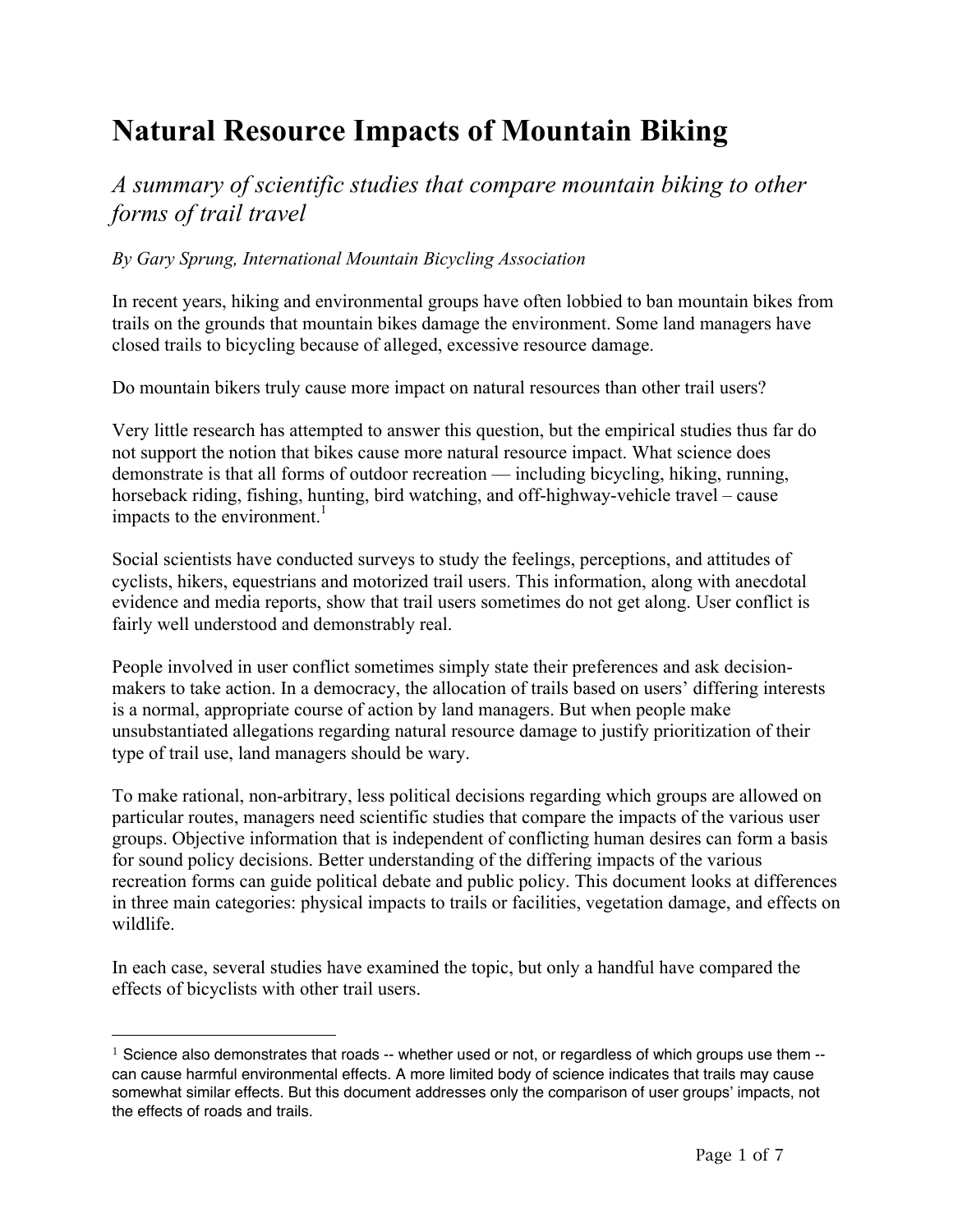## **No scientific studies show that mountain bikers cause more wear to trails than other users.**

Trails deteriorate over time. To what extent do bicyclists cause this, and how does that compare with the impacts of other trail users? Many people have hypothesized based on ideas involving the characteristics of tires versus shoes, skidding, area and pressure of impact, and other factors. But as of 2003, only two empirical studies have scientifically compared the erosion impacts of bicycling with other forms of trail travel.<sup>2</sup>

#### **Wilson and Seney: Hooves and feet erode more than wheels**

In 1994, John Wilson and Joseph Seney of Montana State University published "Erosional Impacts of Hikers, Horses, Motorcycles and Off-Road Bicycles on Mountain Trails in Montana." (12) The study tracked 100 passages by each of the four groups over control plots on two trails in national forests. For some of the passages, the researchers pre-wetted the trail with a fixed quantity of water using a rainfall simulator. The researchers measured sediment runoff, which correlates with erosion.

Wilson and Seney found no statistically significant difference between measured bicycling and hiking effects. They did find that horses caused the most erosion of the trails, and that motorcycles traveling up wetted trails caused significant impact. They also concluded, "Horses and hikers (hooves and feet) make more sediment available than wheels (motorcycles and offroad bicycles) on prewetted trails and that horses make more sediment available on dry plots as well." (p.74) Wilson and Seney suggested that precipitation will cause erosion even without human travel and this factor may significantly outweigh the effects of travel. Trail design, construction, and maintenance may be much more important factors in controlling erosion.

#### **Chiu and Kriwoken: No significant difference between hiking and biking trail wear**

In a study whose publication in *Annals of Leisure Research* is pending, two researchers at the University of Tasmania, Australia, conducted an experiment on an abandoned fire road to compare track ("track" is the term for trail in Australia) impacts from hiking and bicycling. For the study "Managing Recreational Mountain Biking in Wellington Park, Tasmania, Australia," (2) the authors had hikers and bicyclists pass test plots 400 times each, and measured the surface profile of the track before, during and after the passes. They compared flat and steep and wet and dry conditions. Chiu and Kriwoken found no significant difference in the trail wear caused by the two user groups. They did find significant impact from skidding tires, and they did find that impacts on wet trails were greater than on dry for both types of use.

#### **Goeft and Alder: Erosion trends not clear**

 $\overline{a}$ 

Other, non-comparative studies have looked at the erosion effects of bicycling. Goeft and Alder (5) investigated erosion on two trails in western Austrailia for one year, with various combinations of uphill, downhill and flat sections, curved and straight. Trail width varied with time, narrowing a little but not showing a clear trend. Soils on older sections of trail were more

 $<sup>2</sup>$  IMBA wishes to obtain and incorporate into future revisions of this document any new or additional</sup> empirical science regarding the impacts of mountain biking. IMBA welcomes input. To offer information, please contact the author at gary@imba.com.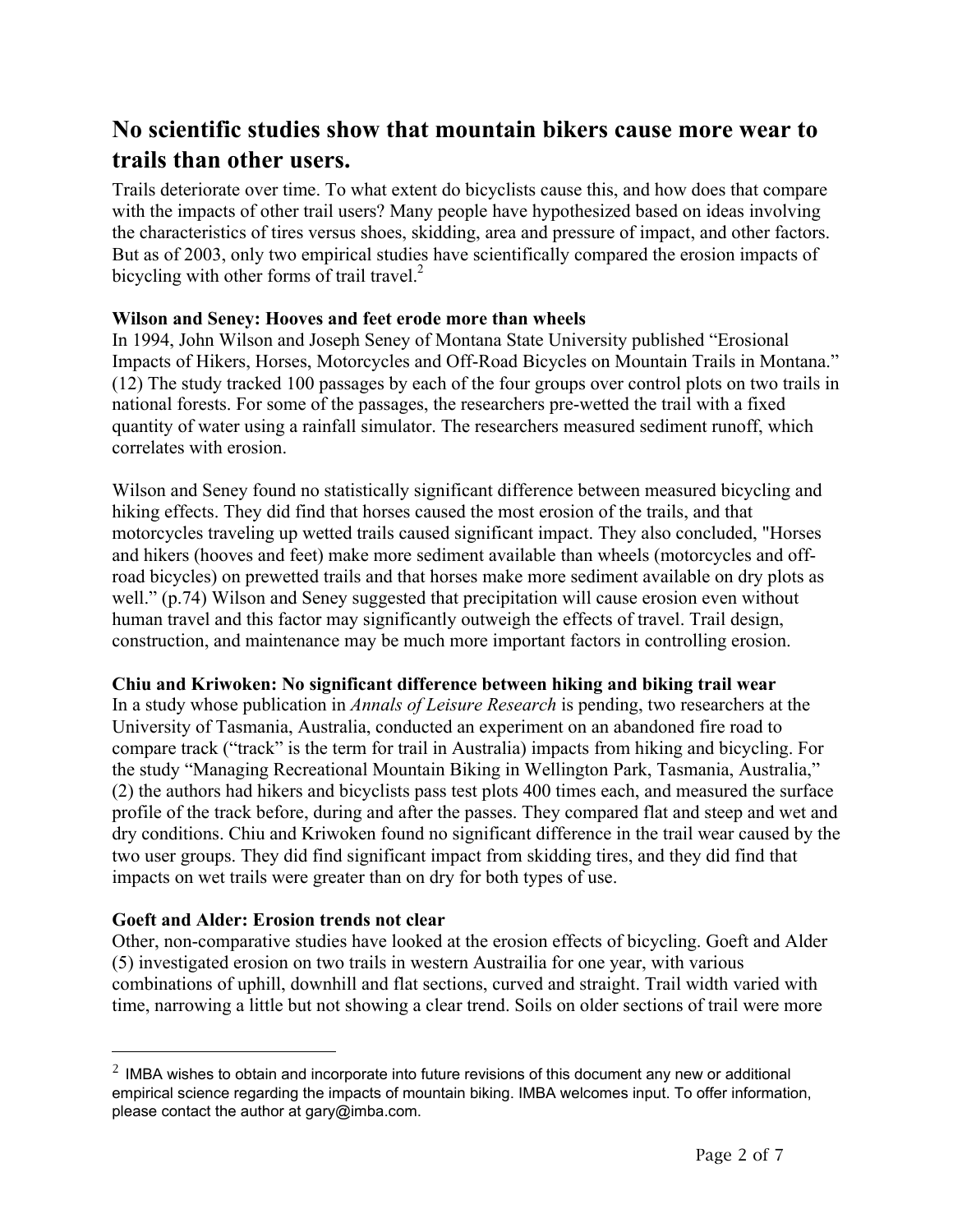compacted than newer. Erosion was influenced by slope, time, and age of trail, but did not show a clear trend.

#### **Bjorkman: Artificially hardened trails erode less**

Bjorkman, 1996, (1) cleared vegetation from two very steep slopes (62%) in a state park in southern Wisconsin and left one bare while protecting the other with artificial hardening surfaces. Trail users traveled over these surfaces and the study measured sedimentation from each slope. The protected path generated .11 tons per acre, and on the untreated slope produced 10.86 tons per acre.

#### **Crockett: Minimal change from repeated bicycle passage**

In 1986 the Santa Clara County Parks and Recreation Department of northern California studied the erosional effects of bicycling on the Edwards Field Trail (3). Forty-five cyclists made a total of 495 passes over 12 transects. Measurements were taken before and after the passes. Trail width both increased and decreased at various plots, and the same was true of the cross-sectional area of the transect, which is a measurement of the amount of soil in that spot. The researcher, Christopher S. Crockett, observed minimal change in the visual trail characteristics in most cases. The data led the county parks department to open trails to mountain biking.

#### **Discussion:**

The two comparative studies discerned minimal differences between bicycling and hiking. These studies may not resolve the continuing debate over who does what to trails. This scientific inquiry needs to be repeated in other geographic locations, on other soils, with more passages by each user group.

Because the Goeft and Alder and Bjorkman studies allowed multiple users on the same trails without measuring differences, and the Crockett/Santa Clara study involved only bicyclists, those studies do not provide information to compare erosion processes among users.

## **No scientific studies indicate that bicycling causes more degradation of plants than hiking.**

Trails are places primarily devoid of vegetation, so for trail use in the center of existing paths, impacts to vegetation are not a concern. This issue is relevant with regard to widening of trails and travel off of established trails.

#### **Thurston and Reader: Hiking and bicycling trample vegetation at equal rates**

Again, only one study has compared bicycling with other recreation with regard to the damage to vegetation caused by trampling. Eden Thurston and Richard Reader of the University of Guelph, Ontario, published in 2001, "Impacts of Experimentally Applied Mountain Biking and Hiking on Vegetation and Soil of a Deciduous Forest." (10) The authors set up two identical lanes of travel over natural vegetation in a deciduous forest. They measured plant stem density, species richness, and soil exposure before, during and after the 500 passages in each lane by hikers and bicyclists. Results: "Three principal findings emerged from this study. First, impacts on vegetation and soil increased with biking and hiking activity. Second, the impacts of biking and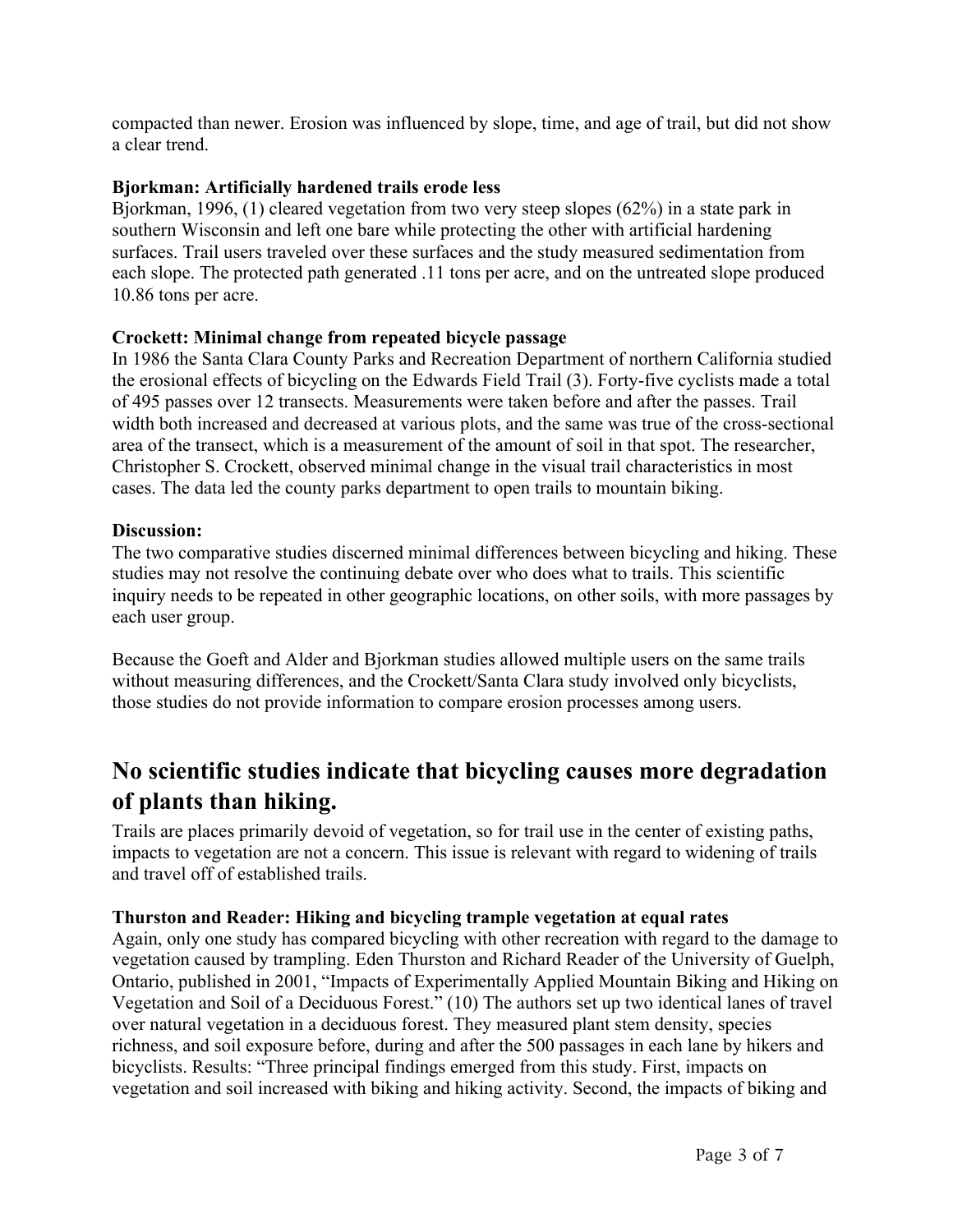hiking measured here were not significantly different. Third, impacts did not extend beyond 30cm of the trail centerline." (Thurston and Reader, 2001, p.405)

#### **Bjorkman: Vegetation on shared-user trails occurs mostly in center of trail Weesner/NPS: Moderate trail widening controlled by volunteers**

Bjorkman, 1996, (1) studied erosion of existing and brand new trails in a state park in southern Wisconsin. Measurements on existing trails indicated a rapid and substantial loss of vegetation along the trail centerline. The disappearance of vegetation 2.0 meters to the side was much less and slower. Along the centerline, soil compacted steadily, but there was little compaction two meters to the side. The width where no vegetation existed increased rapidly at first, then a bit more slowly, and was more rapid in shade than in sun, and more pronounced where the soil had more sand or less silt. Weesner, 2003, (11) reported the results of National Park Service observations of a trail in southern Arizona over almost a decade. Results: Some trail segments widened moderately and some just a little. Volunteer trail maintenance occurred on some plots and effectively kept the trail narrow.

#### **Discussion:**

The Thurston and Reader study provided high-quality information through a solid process. Neither Bjorkman nor Weesner controlled for multiple-uses and thus those studies do not provide a basis for comparison of vegetative impacts of trail users.

# **Science has yielded mixed results comparing impacts on wildlife of hiking and bicycling.**

To date, four studies have rigorously compared the impacts of bicycling on wildlife with the impacts of other users. The studies involved bison, mule deer, pronghorn antelope, desert bighorn sheep, European alpine chamois, and American bald eagle. A fifth study provided a statistical suggestion regarding grizzly bear.

**Taylor and Knight: Hiking and biking cause same impact to large mammals on Utah island** In 1993, Audrey Taylor and Richard Knight published "Wildlife Responses to Recreation and Associated Visitor Perceptions," (9) a study on Antelope Island, situated in the Great Salt Lake of Utah. They measured behavioral responses of bison, mule deer and pronghorn antelope to the passages of hikers and bicyclists. In each case, an assistant acted as a hiker or cyclist while a researcher collected data as a hidden observer. The recreationist moved at a typical pace, did not stop nor look at the animals, and did not talk. The study measured alert distance, flush response, flight distance, and distance moved. Recreationists stayed on trails for the bison and antelope trials, while the mule deer observations involved recreationists traveling both on and off trails. Taylor and Knight wrote, "…the large degree of overlap between the 95% confidence intervals for hiking and biking is indicative of a lack of biological difference between wildlife responses to these activities." (p.955)

Calculating the amount of trails and the sensitivity distances of wildlife, Taylor and Knight estimated that approximately seven percent of the island "was potentially unsuitable for wildlife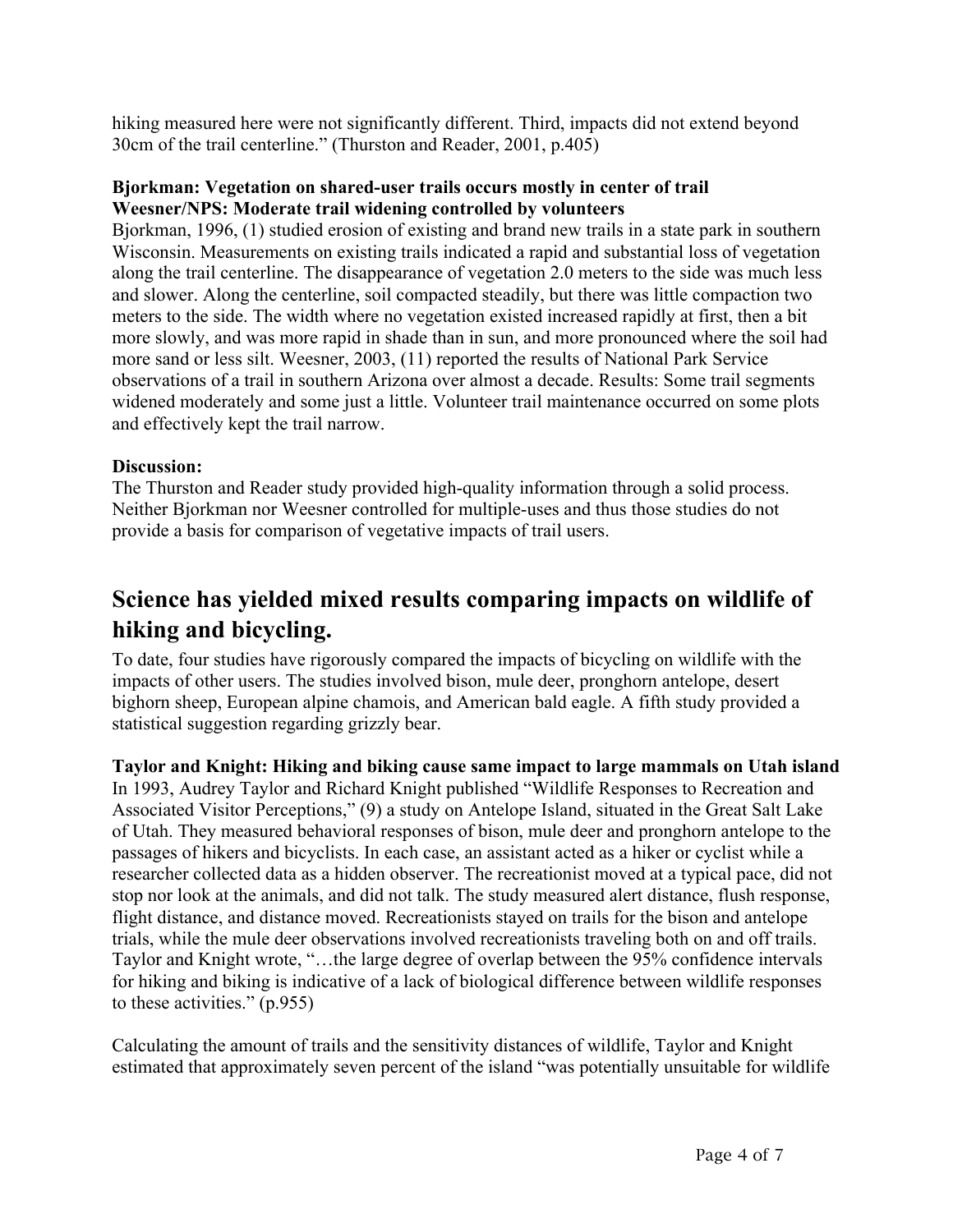due to disturbance from recreation." (Only the northern half of the island has trails, and the southern half is off limits to public recreation.)

Taylor and Knight also surveyed general public recreationists on the island and found that hikers, bicyclists, and equestrians blamed other groups more, and blamed their own groups less, for wildlife impacts. They also found that all recreationists underestimated the distances at which wildlife were sensitive to human presence.

#### **Papouchis, Singer and Sloan: Hikers have greatest impact on bighorn sheep**

Christopher Papouchis, Francis Singer, and William Sloan, reported in 2001 on "Responses of Desert Bighorn Sheep To Increased Human Recreation." (7) The authors observed 1,029 bighorn sheep/human interactions in two areas, a high-use and a low-use, of Canyonlands National Park, Utah, in 1993 and 1994. They compared behavioral responses, distances moved, and duration of responses to vehicles, mountain bikers, and humans on foot. Hikers caused the most severe responses in desert bighorn sheep (animals fled in 61% of encounters), followed by vehicles (17%) and mountain bikers (6%), apparently because the hikers were more likely to be in unpredictable locations and often directly approached sheep.

#### **Gander & Ingold: Hikers, joggers & mountain bikers—all the same to chamois**

In 1996 Hans Gander, and Paul Ingold published, "Reactions of Male Alpine Chamois *Rupicapra rupicapra* to Hikers, Joggers and Mountainbikers." (4) The authors measured the effects on male alpine chamois of the passage of hikers, bicyclists and joggers. Thirty-two passages were carried out by single persons traveling on a trail that runs through a meadow above timberline in a game reserve in the Bernese Oberland of Switzerland. The animals responded similarly to each of the human activities. Subsequent to the passage of people, the chamois tended to avoid the pasture.

#### **Spahr: Hikers have greater impact on eagles than cyclists**

In her 1990 graduate thesis, Robin Spahr examined "Factors Affecting The Distribution Of Bald Eagles And Effects Of Human Activity On Bald Eagles Wintering Along The Boise River." (8) Spahr observed people recreating and also "simulated" recreational behaviors on a section of the Boise River in Boise, Idaho, and measured the effects on eagles.

Spahr found that walkers caused the highest frequency of eagle flushing, with 46% of walkers causing eagles to flush. Fishermen were second at 34%; bicyclists - 15%; joggers - 13%; and vehicles - 6%. Bicyclists caused eagles to flush at greatest distances, with a mean of 148 meters, a minimum of 96 meters and a maximum of 200 meters Walkers' mean was lower, at 87 meters, but their minimum was closer, at 17 meters and maximum was higher than bicyclists', at 300 meters. Mean distance of eagle flushing by vehicles was 107 meters; by fishermen, 64 meters; by joggers, 50 meters. "The disturbance indexes, which reflect both flushing distance and frequency, indicated that walkers were the most disturbing to eagles. Bicyclists, followed closely by fishermen, were the next most disturbing," Spahr wrote.

#### **Herrero and Herrero: Bikers more likely to suddenly encounter bears**

In 2000 Jake Herrero and Stephen Herrero published, "Management Options for the Moraine Lake Highline Trail: Grizzly Bears and Cyclists." (6) The authors' firm was hired by Parks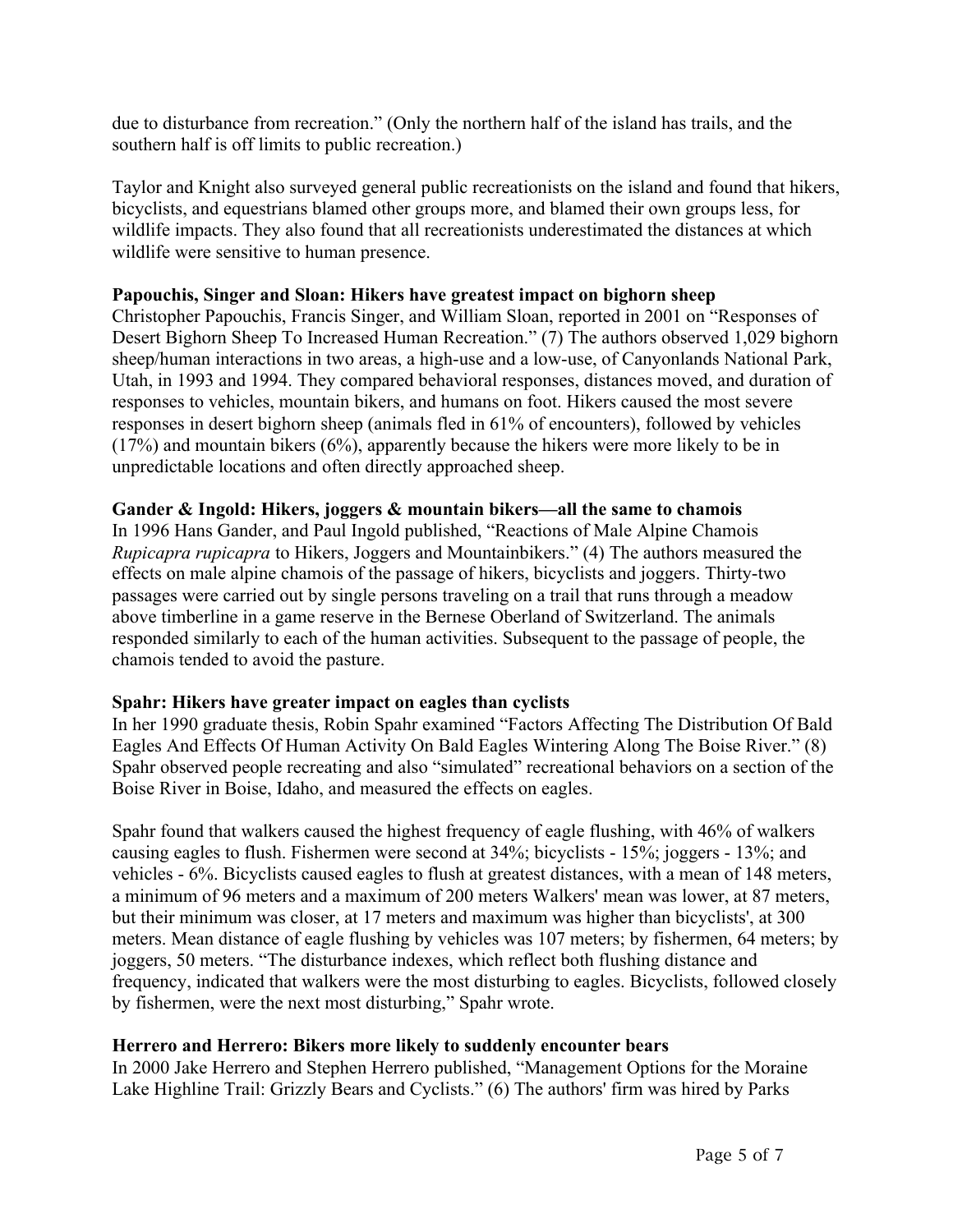Canada to provide recommendations for managing bicycling on a particular trail in Banff National Park in Alberta Canada. Intended primarily as a management strategy, the report was not an experimental investigation of grizzly bear responses to bicyclists. However, the authors referenced their compiled database of human/grizzly bear interactions and found a statistical *suggestion* that bicyclists, because they travel quietly and more quickly, are more likely to have sudden confrontations with grizzly bears on that trail than are other trail users (hikers and equestrians). The authors also found no difference between the effects of bicycling and hiking on bear habitat and stated there was no evidence that bicyclists should be managed differently than other users in that regard.

#### **Discussion:**

These studies just scratch the surface of a complex topic. The diversity of species and their differing responses to human recreation make generalizations across species difficult. However, this group of studies at least suggests that the impacts of bicycling on wildlife are generally similar to the effects of hiking.

### **Conclusion**

Mountain biking, like other recreation activities, does impact the environment. On this point, there is little argument. But with regard to the non-human environment, people often debate whether or not mountain bikes cause more damage to trails, vegetation, and wildlife than other forms of recreation such as hiking and horseback riding.

A body of empirical, scientific studies now indicates that **mountain biking is no more damaging than other forms of recreation, including hiking**. Thus, managers who prohibit bicycle use (while allowing hiking or equestrian use) based on impacts to trails, soils, wildlife, or vegetation are acting without sound, scientific backing.

In contrast, if a manager prohibits one user group on the basis of providing a particular type of experience for another group, the evidence provided by social studies may or may not justify that decision. The wisdom of prohibiting particular user groups in order to satisfy the desires of other groups is a matter for politics rather than science.